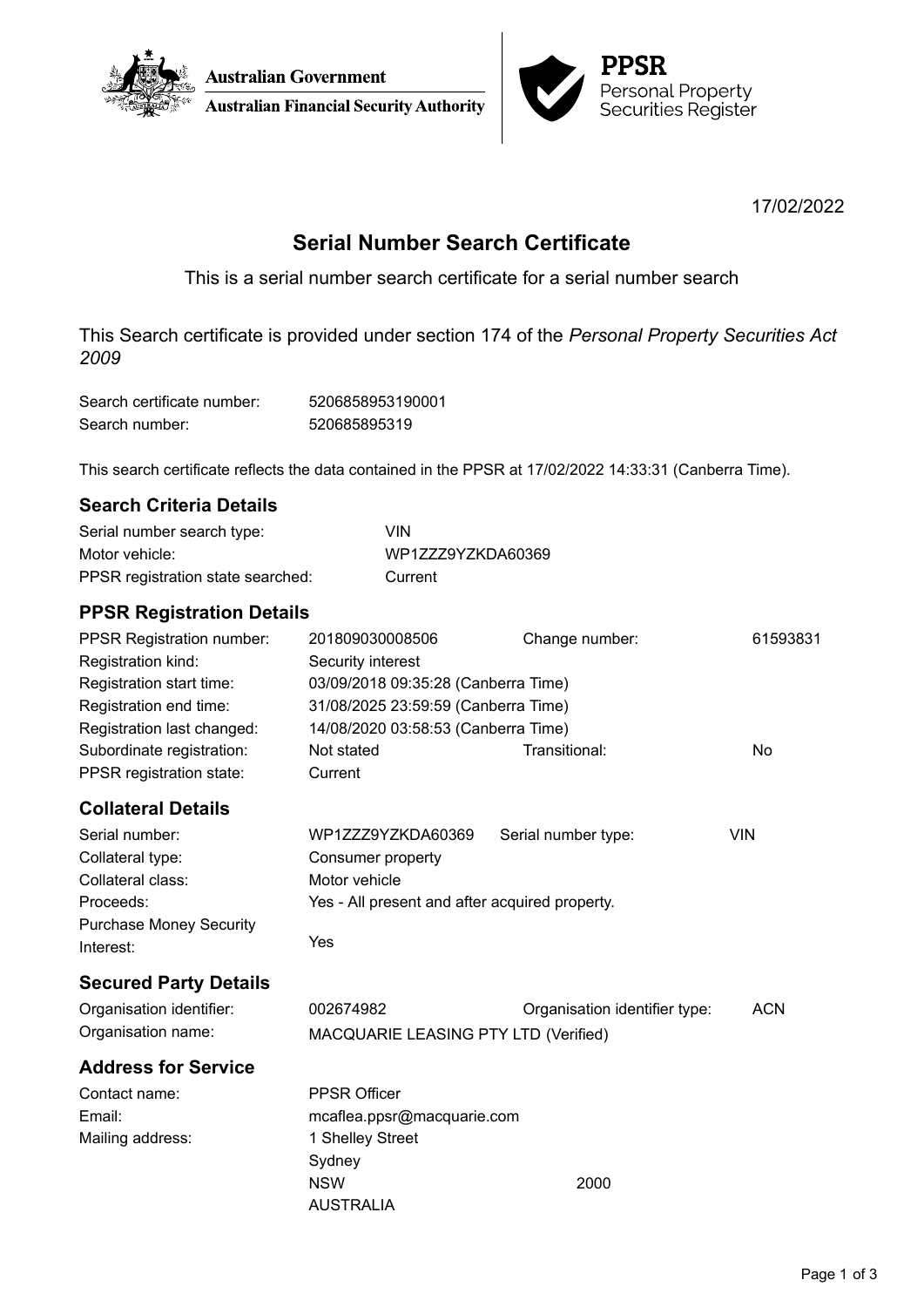| Physical address:                                |             | 1 Shelley Street          |         |                       |            |                           |                                     |
|--------------------------------------------------|-------------|---------------------------|---------|-----------------------|------------|---------------------------|-------------------------------------|
|                                                  |             | Sydney                    |         |                       |            |                           |                                     |
|                                                  |             | <b>NSW</b>                |         |                       |            | 2000                      |                                     |
|                                                  |             | <b>AUSTRALIA</b>          |         |                       |            |                           |                                     |
| <b>History Summary</b>                           |             |                           |         |                       |            |                           |                                     |
| Change Number:                                   | 61593831    | Type:                     | Address |                       | Time:      |                           | 14/08/2020 03:58:53 (Canberra Time) |
|                                                  |             |                           |         | <b>For Service</b>    |            |                           |                                     |
|                                                  |             |                           | Change  |                       |            |                           |                                     |
| Change Number:                                   | 50765844    | Type:                     | Create  |                       | Time:      |                           | 03/09/2018 09:35:28 (Canberra Time) |
| <b>Additional Motor Vehicle Details - NEVDIS</b> |             |                           |         |                       |            |                           |                                     |
| Identifier number:                               |             | WP1ZZZ9YZKDA60369         |         | Identifier type:      |            |                           | <b>VIN</b>                          |
| Vehicle type:                                    |             | CAR / SMALL               |         | Make:                 |            |                           | <b>PORSCHE</b>                      |
|                                                  |             | <b>PASSENGER VEHICLE</b>  |         |                       |            |                           |                                     |
| <b>Body type:</b>                                |             | <b>STATION WAGON</b>      |         | Model:                |            |                           | <b>CAYENNE 3</b>                    |
| Colour:                                          | <b>BLUE</b> |                           |         | <b>Engine number:</b> |            |                           | DCAB003886                          |
| Registration plate number: DWV21H                |             | State vehicle registered: |         |                       | <b>NSW</b> |                           |                                     |
| <b>Registration expiry:</b>                      |             | 29 Aug 2022               |         |                       |            |                           |                                     |
| Year of manufacture:                             |             | No data recorded.         |         |                       |            | Year/Month of compliance: | 2018-06                             |
|                                                  |             |                           |         |                       |            |                           |                                     |

### **NEVDIS Written-off Vehicle Notification:**

• Not recorded as written-off.

#### **NEVDIS Stolen Vehicle Notification:**

• Not recorded as stolen.

Tasmanian stolen vehicle information is currently unavailable from this service. For information about the status of Tasmanian vehicles, go to:

<https://www.transport.tas.gov.au/MRSWebInterface/public/regoLookup/registrationLookup.jsf> (Note: you will need to provide the vehicle registration plate number to search this site).

A stolen vehicle notification, or the absence of one, does not necessarily mean a vehicle is or is not stolen.

If there is a stolen vehicle notification you wish to enquire about, you should contact the police force in the State or Territory indicated immediately after the date in the notification. The reference number at the end of the notification should be quoted as a part of your enquiry.

Please note that there may be multiple stolen notifications shown. A stolen notification can be for a VIN, Plate, Chassis and/or Engine.

Vehicle information is requested from Austroads NEVDIS database for each transaction involving a vehicle VIN or Chassis Number on the PPSR. The data is not part of interests registered on the PPSR and it is presented without any guarantee regarding its accuracy.

The NEVDIS data is intended to assist users with checking that the VIN or Chassis Number they entered, along with information they have about the vehicle from other sources, is accurate and to provide users with any data held on NEVDIS about a vehicle's stolen or written off status.

State and territory road agencies are the source of NEVDIS data and the primary point of contact for enquiries, errors and corrections.

Access to and use of data provided through the PPSR is subject to the PPSR General Conditions of Use and applicable third party data conditions (which can be obtained at *[www.ppsr.gov.au](http://www.ppsr.gov.au)*). To the extent permitted by